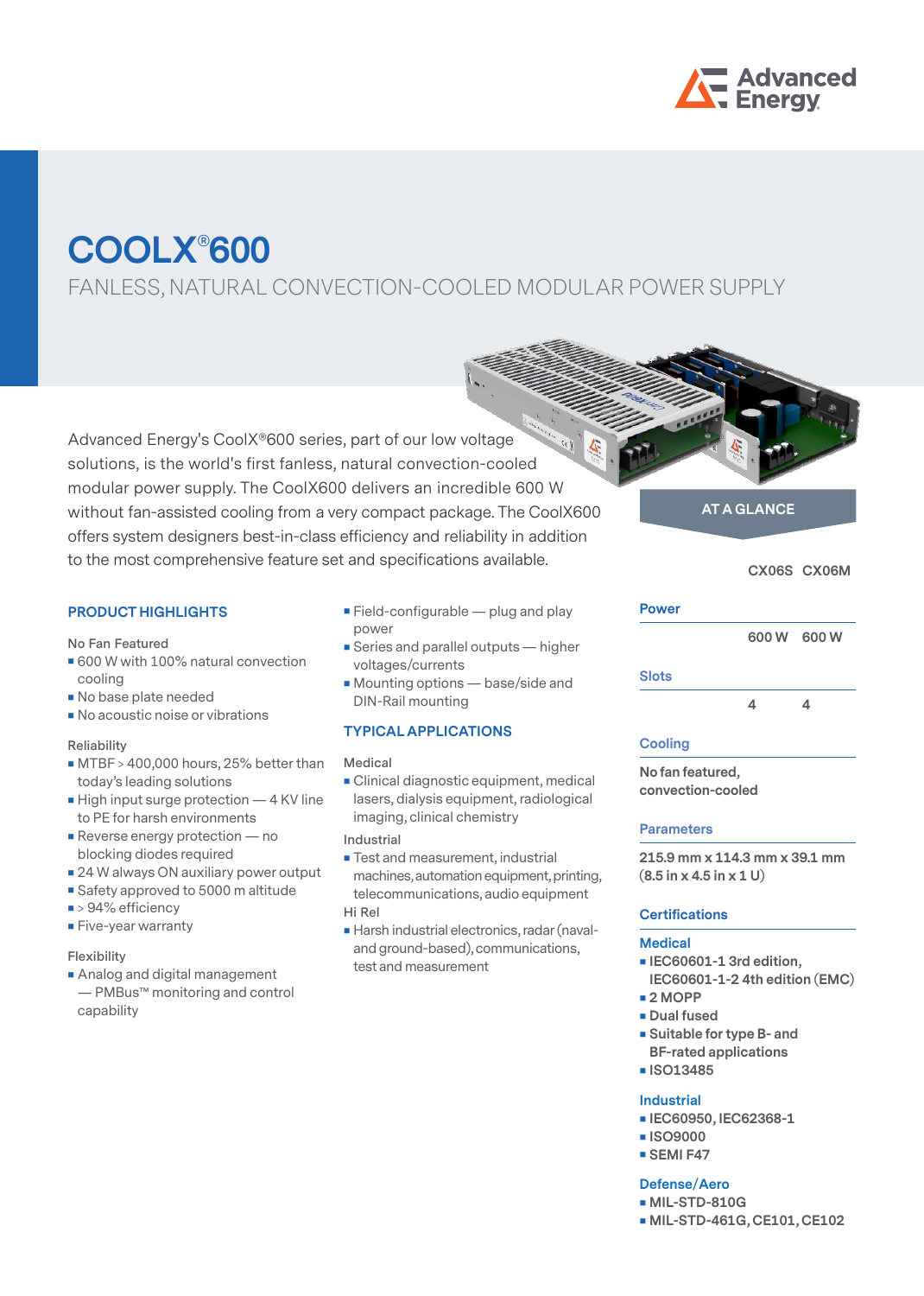# **COOLX600 SERIES**

# **MODULES**

| <b>CoolX CoolMods Table</b>          |         |                            |         |          |
|--------------------------------------|---------|----------------------------|---------|----------|
| CoolMod                              | Vnom(V) | Set Point Adjust Range (V) | Imax(A) | Power(W) |
| CmA <sup>1</sup>                     | 5       | $2.5 - 6.0$                | 21.0    | 105      |
| $\text{CmB}^{\text{1}}$              | 12      | $6.0 - 15.0$               | 15.0    | 180      |
| $\text{CmC}^{\scriptscriptstyle{1}}$ | 24      | 15.0-28.0                  | 8.3     | 200      |
| $\mathsf{CmD}^1$                     | 48      | 28.0-58.0                  | 4.2     | 200      |
| High Power Modules (3 Slot)          |         |                            |         |          |
| CmE                                  | 24      | 22.8-25.2                  | 25.0    | 600      |
| CmF                                  | 48      | 45.6-50.4                  | 12.5    | 600      |
| Dual Output Modules (1 Slot)         |         |                            |         |          |
| $CmG2$ V1                            | 24      | $3.0 - 30.0$               | 3.0     | 90       |
| V <sub>2</sub>                       | 24      | $3.0 - 30.0$               | 3.0     | 90       |
| $CmH^3$ V1                           | 5       | $3.0 - 6.0$                | 6.0     | 36       |
| V <sub>2</sub>                       | 24      | $3.0 - 30.0$               | 3.0     | 90       |
| Wide Trim Modules (1 Slot)           |         |                            |         |          |
| CmM                                  | 5       | $1.0 - 6.0$                | 21      | 105      |
| CmN                                  | 12      | $1.0 - 15.0$               | 15      | 180      |
| CmP                                  | 24      | $1.0 - 28.0$               | 8.33    | 200      |
| CmQ                                  | 48      | $3.0 - 58.0$               | 4.17    | 200      |

**1** Full dynamic specifications may not be met at full load when output voltage is trimmed above 13 V.

**2** For the CmG module the max combined power of both outputs is 120 W.

**3** For the CmH module the max combined power of both outputs is 100 W.

# **ELECTRICAL SPECFICATIONS**

| Input                              |                                       |              |            |      |              |
|------------------------------------|---------------------------------------|--------------|------------|------|--------------|
| Parameter                          | <b>Conditions/Description</b>         | <b>Min</b>   | <b>Nom</b> | 264  | <b>Units</b> |
| <b>AC Operating Input Range</b>    |                                       | 85           | -          | 264  | <b>VAC</b>   |
| Nominal Input Voltage Range        | Universal Input 47-440 Hz             | 100          |            | 240  | <b>VAC</b>   |
| <b>Extended AC Operating Range</b> | Maximum for 5 seconds                 | -            | -          | 300  | <b>VAC</b>   |
| DC Input Voltage Range             |                                       | 120          | –          | 300  | <b>VDC</b>   |
| Input Current                      | 90 VAC @ 420 W                        | -            | 6          |      | Α            |
| Inrush Current                     | 230 VAC @ 600 W                       |              | --         | 25   | A            |
| Power Factor                       | 120 VAC @ 500 W                       | 0.98         | -          |      |              |
| Undervoltage Lockout               | Shutdown                              | 65           |            | 74   | <b>VAC</b>   |
| Input Fuses Rating                 | Dual Fused (Line and Neutral) 250 VAC |              | 8          |      | Α            |
| Efficiency                         | 230 VAC, 600 W with 3 x CmC CoolMods  |              | 93         |      | $\%$         |
|                                    | 230 VAC, 600 W with 1 x CmE CoolMod   |              | 94         |      | $\%$         |
| Output                             |                                       |              |            |      |              |
| <b>Power Rating</b>                | CX06: See derating curves             |              | --         | 600  | W            |
| Minimum Load                       |                                       | $\mathbf{0}$ |            |      | A            |
| Line Regulation                    | For ±10% change from nominal line     | —            | --         | ±0.1 | -            |
|                                    | CmF, CmG, CmH                         |              |            | ±0.5 | $\%$         |
| Load and Cross Regulation          | For 25% to 75% load change            |              |            | ±0.2 | $\%$         |

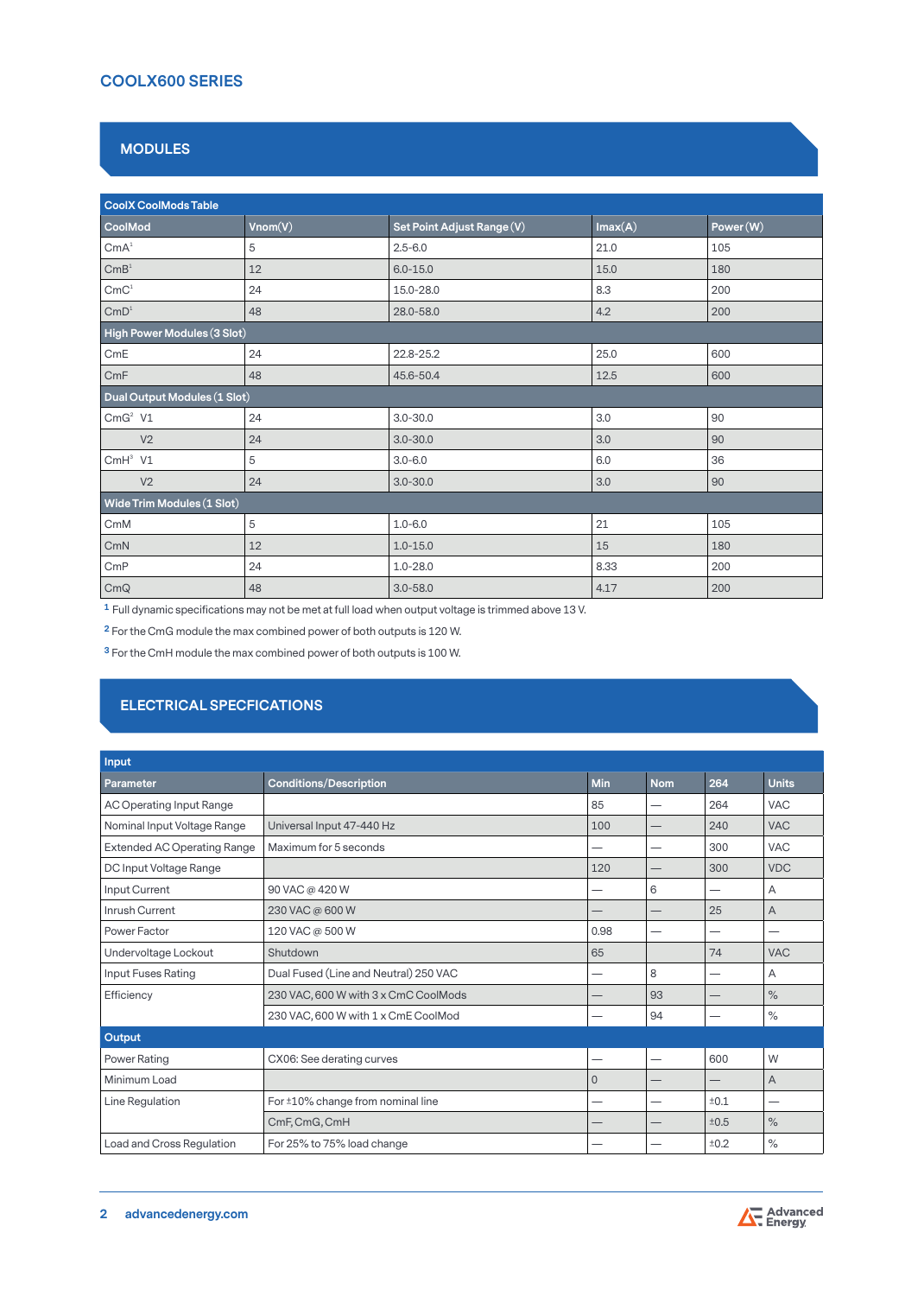# **ELECTRICAL SPECIFICATIONS (CONTINUED)**

| <b>Output (Continued)</b>       |                                                                                                                                                                                                  |                          |                          |            |               |
|---------------------------------|--------------------------------------------------------------------------------------------------------------------------------------------------------------------------------------------------|--------------------------|--------------------------|------------|---------------|
| Parameter                       | <b>Conditions/Description</b>                                                                                                                                                                    | Min                      | <b>Nom</b>               | 264        | <b>Units</b>  |
| <b>Transient Response</b>       | For 25% to 75% load change 0.5 A/uS: voltage deviation                                                                                                                                           | —                        | $\overline{\phantom{0}}$ | 4(4)       | $\%$          |
|                                 | *CmE and CmF, CmG, CmH Figures in () Settling Time                                                                                                                                               |                          |                          | 500 (1000) | uS            |
| Ripple and Noise                | 100 mV or 1.0% pk-pk. 20 MHz BW                                                                                                                                                                  |                          |                          | 1          | $\frac{1}{2}$ |
|                                 | CmF                                                                                                                                                                                              |                          |                          | 1.5        | $\frac{1}{2}$ |
| Overvoltage Protection          | Tracking OVP Level (N/A in CmE and CmF, CmG, CmH)                                                                                                                                                | 105                      |                          | 125        | $\frac{1}{2}$ |
|                                 | Latching OVP Level                                                                                                                                                                               | 110                      |                          | 160        | $\%$          |
| <b>Remote Sense</b>             | Max line drop compensation (N/A in CmG and CmH)                                                                                                                                                  |                          |                          | 0.5        | <b>VDC</b>    |
| <b>Rise Time</b>                | Monotonic CmG, CmH Figures in ()                                                                                                                                                                 |                          |                          | 10(20)     | ms            |
| Turn-On Delay                   | From AC in *CmE and CmF, CmG, CmH Figures in ()                                                                                                                                                  |                          |                          | 800        | ms            |
|                                 | From Global Enable                                                                                                                                                                               |                          |                          | 10(20)     | ms            |
|                                 | From CoolMod Enable                                                                                                                                                                              |                          |                          | 10(20)     | ms            |
| Hold-Up Time                    | For nominal output voltages at full load                                                                                                                                                         | 20                       |                          |            | ms            |
| CoolMod Power                   | As per CoolMod table                                                                                                                                                                             | $\overline{\phantom{0}}$ | -                        |            | -             |
| <b>Output Adjustment Range</b>  | Manual: Multi-turn potentiometer, as per CoolMod table<br>Vtrim: As per CoolMod table                                                                                                            |                          |                          |            |               |
| Overcurrent Protection          | Straight line with hiccup activation @ 35% Vo nom<br>CmE and CmF, CmG, CmH: Current limit hiccup autorecovery<br>CmM, CmN, CmP and CmQ: Straight line with hiccup<br>activation at 70% of Vo min | 110                      | 130                      | 150        | $\%$          |
| <b>Short Circuit Protection</b> | Yes, Autorecovery                                                                                                                                                                                |                          |                          |            |               |
| Over Temperature Protection     | Yes, Autorecovery (CmG, CmH latch off)                                                                                                                                                           |                          |                          |            |               |
| Capacitive Load                 | Nominal output voltages at full load                                                                                                                                                             |                          |                          | 10         | mF            |
|                                 | CmG, CmH                                                                                                                                                                                         |                          |                          | 270        | uF            |

| <b>Auxiliary Output</b>           |                                   |            |            |            |              |
|-----------------------------------|-----------------------------------|------------|------------|------------|--------------|
| Parameter                         | <b>Conditions/Description</b>     | <b>Min</b> | <b>Nom</b> | <b>Max</b> | <b>Units</b> |
| Nominal Output Voltage            | Aux voltage option A              | 11.76      | 12         | 12.24      | V            |
|                                   | Aux voltage option B              | 4.75       | 5          | 5.25       | V            |
| Load Regulation                   |                                   |            | -          | ±2         | $\%$         |
| Line Regulation                   | For ±10% change from nominal line |            |            | ±0.5       | $\%$         |
| Maximum Output Current            | Aux voltage option A              |            |            | 1.96       | A            |
|                                   | Aux voltage option B              |            |            | 4.7        | A            |
| Maximum Output<br>Capacitive Load |                                   |            |            | 1000       | uF           |
| Output Overcurrent Protection     | Hiccup                            | 110        |            | 140        | $\%$         |
| <b>Short Circuit Protection</b>   | Yes, autorecovery                 |            |            |            |              |

| <b>Galvanic Isolation</b> |                                                                           |            |            |            |              |
|---------------------------|---------------------------------------------------------------------------|------------|------------|------------|--------------|
| Parameter                 | <b>Conditions/Description</b>                                             | <b>Min</b> | <b>Nom</b> | <b>Max</b> | <b>Units</b> |
| Input to Output           | Reinforced (2 x MOPP); contact Advanced Energy for<br>Hi-Pot instructions | 4000       |            |            | <b>VAC</b>   |
| Input to Case             | Basic (1 x MOPP)                                                          | 1850       |            |            | <b>VAC</b>   |
| Output to Case            | Basic (1 x MOPP)                                                          | 1850       |            |            | <b>VAC</b>   |
| Output to Output          | Basic (1 x MOPP)                                                          | 1850       |            |            | <b>VAC</b>   |
| Output to Output (Dual)   | CmG, CmH V1-V2                                                            | 500        |            |            | <b>VDC</b>   |

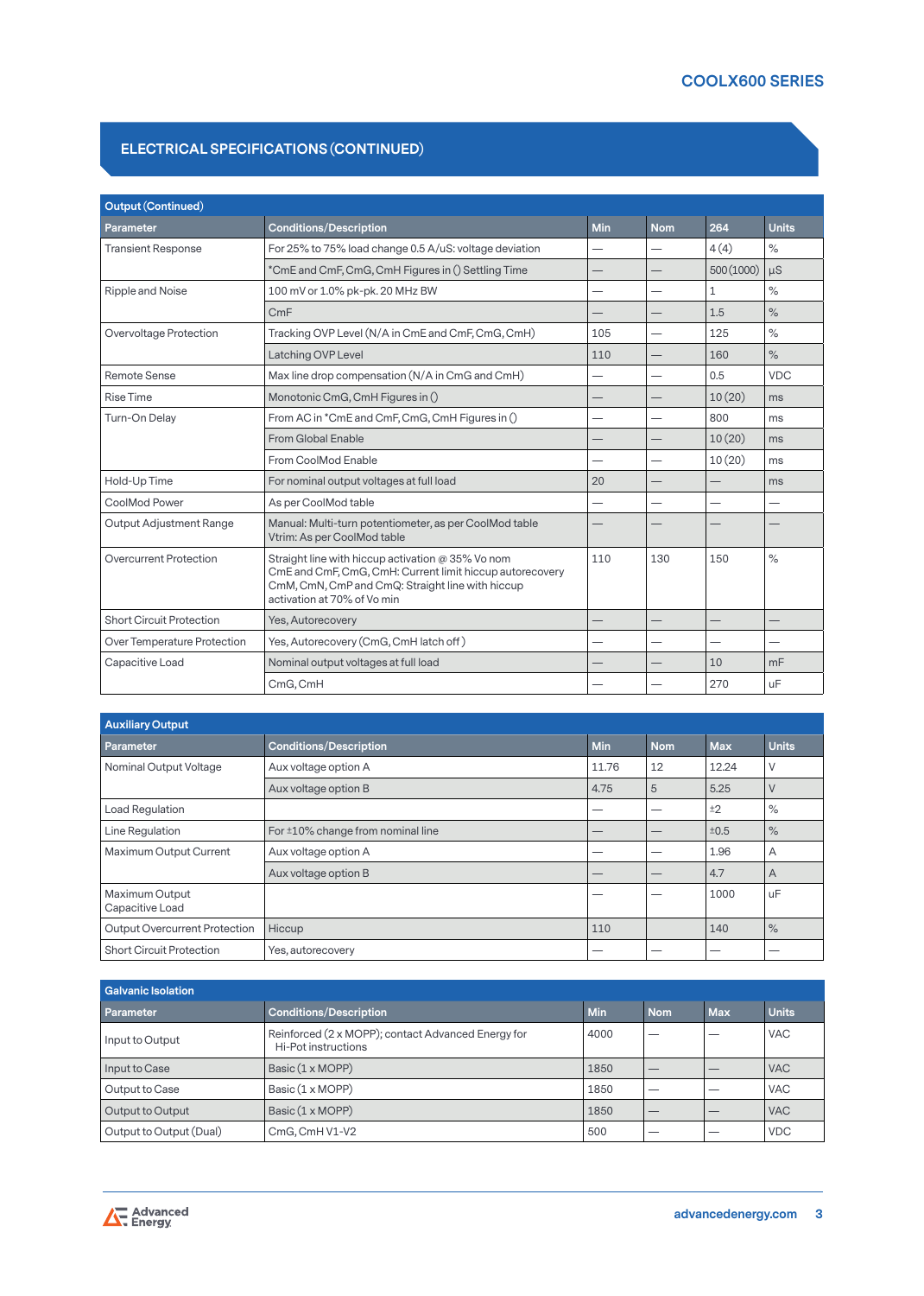# **COOLX600 SERIES**

## **ELECTRICAL SPECIFICATIONS (CONTINUED)**

| <b>Reliabilty</b>           |                                                             |     |            |            |              |
|-----------------------------|-------------------------------------------------------------|-----|------------|------------|--------------|
| <b>Parameter</b>            | <b>Conditions/Description</b>                               | Min | <b>Nom</b> | <b>Max</b> | <b>Units</b> |
| <b>Reliability and MTBF</b> | MTBF of > 400 kHours, Telecordia SR-332, Issue 1<br>CoolMod |     | 0.52       |            | Fomh         |
|                             | CoolPac                                                     |     | 1.08       |            | Fomh         |
| Warranty                    | 5 years                                                     | __  |            |            |              |

| <b>Environmental</b>         |                                                           |            |            |            |              |
|------------------------------|-----------------------------------------------------------|------------|------------|------------|--------------|
| <b>Parameter</b>             | <b>Conditions/Description</b>                             | <b>Min</b> | <b>Nom</b> | <b>Max</b> | <b>Units</b> |
| <b>Operating Temperature</b> | Operates to specification below -20°C after 10 min warmup | $-40$      |            | 85         | °C           |
| Storage Temperature          |                                                           | $-40$      |            | 85         | $^{\circ}$ C |
| Derating                     | See Derating Curves including note 5                      |            |            |            |              |
| <b>Relative Humidity</b>     | Non-condensing                                            | 5          |            | 95         | %RH          |
| Shock and Vibration          | MIL-STD-810G Method 514.6                                 | __         |            |            |              |
| Altitude                     |                                                           |            |            | 5000       | m            |

| Leakage Currents                   |                               |            |              |  |  |
|------------------------------------|-------------------------------|------------|--------------|--|--|
| <b>Parameter</b>                   | <b>Conditions/Description</b> | <b>Nom</b> | <b>Units</b> |  |  |
| <b>AC Leakage Current</b>          | Input to Earth Ground         |            |              |  |  |
| Normal Condition (High Line)       | Mains Voltage 264 VAC / 60 Hz | 248        | μA           |  |  |
| Single Fault Condition (High Line) | Mains Voltage 264 VAC / 60 Hz | 393        | <b>µA</b>    |  |  |
| <b>Touch Current</b>               |                               |            |              |  |  |
| <b>Normal Condition</b>            | Mains Voltage 264 VAC / 60 Hz | 4.7        | μA           |  |  |
| Single Fault Condition             | Mains Voltage 264 VAC / 60 Hz | 247        | μA           |  |  |

| <b>EMC</b>                       |                                                |              |
|----------------------------------|------------------------------------------------|--------------|
| Parameter                        | <b>Conditions/Description</b>                  | <b>Units</b> |
| <b>Radiated Emissions</b>        | EN 55011, EN 55022 and FCC, Class B            | Compliant    |
| <b>Conducted Emissions</b>       | EN 55011, EN 55022 and FCC, Class B            | Compliant    |
| <b>Power Line Harmonics</b>      | EN 61000-3-2, Class A                          | Compliant    |
| Voltage Flicker                  | EN 61000-3-3                                   | Compliant    |
| <b>ESD</b>                       | EN 61000-4-2, level 4, 8 kV contact, 15 kV air | Α            |
| <b>Radiated Immunity</b>         | EN 61000-4-3, level 2, 3 V/m                   | A            |
| <b>Electrical Fast Transient</b> | EN 61000-4-4, level 4, ±4 kV                   | B            |
| Surge Immunity                   | EN 61000-4-5, level 4, 2 kV DM, 4 kV CM        | B            |
| Conducted RF Immunity            | EN 61000-4-6, level 3, 10 Vemf 150 KHz-80 MHz  | А            |
| Power Frequency Magnetic Field   | EN 61000-4-8, level 4, 30 A/m                  | A            |

| <b>Standards and Directives<sup>4</sup></b>              |                                                     |  |
|----------------------------------------------------------|-----------------------------------------------------|--|
| <b>Parameter</b>                                         | <b>Conditions/Description</b>                       |  |
| Safety Agency Approvals                                  | EN60601-1 3rd Edition, UL60601-1, CSA601            |  |
|                                                          | EN60950 2nd Edition, CSA C22.2 No. 60950-1          |  |
| IEC/EN 60950-1, Edition 2 and<br>All National Deviations | UL 60950-1/CSA 22.2 No 60950-1. Edition 2           |  |
|                                                          | 5000 m (16,400 ft) altitude, 100 V to 240 ±10% VAC  |  |
| IEC/EN 60601-1, Edition 3 and<br>All National Deviations | IEC 60601-1(2005), EN60601-1 (2006)                 |  |
|                                                          | ANSI/AAMI ES 60601-1 (2005)                         |  |
|                                                          | CAN/CSA C22.2 No. 60601-1 (2008)                    |  |
|                                                          | 5,000 m (16,400 ft) altitude, 100 V to 240 VAC ±10% |  |

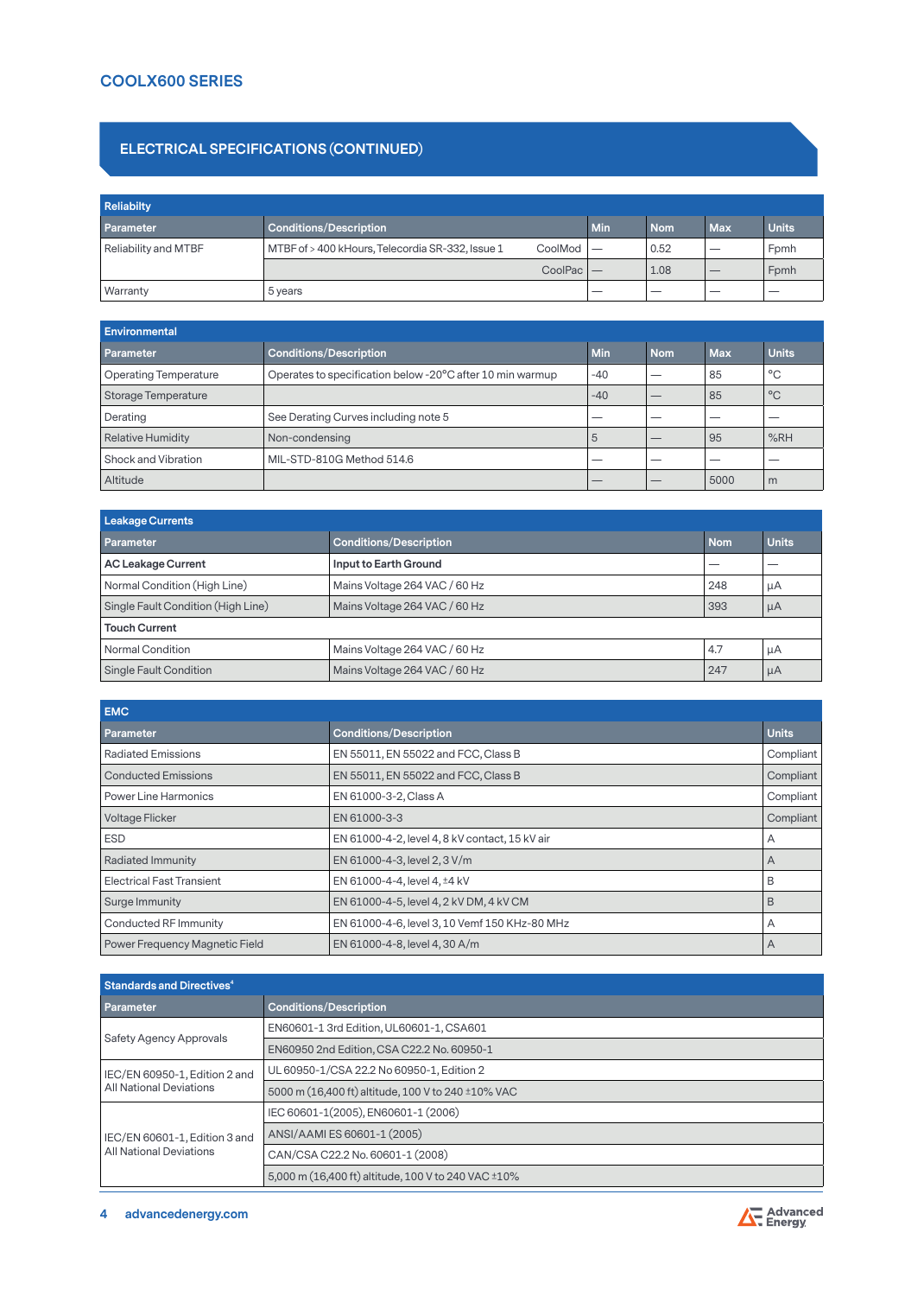# **ELECTRICAL SPECIFICATIONS (CONTINUED)**

| Standards and Directives (Continued) <sup>4</sup> |                                                                       |  |  |  |
|---------------------------------------------------|-----------------------------------------------------------------------|--|--|--|
| <b>Parameter</b>                                  | <b>Conditions/Description</b>                                         |  |  |  |
|                                                   | IEC 62368-1 (2014) Edition 2                                          |  |  |  |
| IEC 62368 Edition 2                               | 5000 m (16,400 ft) altitude, 100 V to 240 ±10% VAC                    |  |  |  |
| IEC 60601-1-2 Edition 4                           | IEC 60601-1-2 (2014)                                                  |  |  |  |
| Protection Class                                  | Class I                                                               |  |  |  |
| <b>WEEE</b>                                       | Waste Electrical and Electronic Equipment Directive (WEEE) 2002/96/EC |  |  |  |
| <b>ROHS</b>                                       | EU DIRECTIVE 2011/65/EC RoHS compliancy                               |  |  |  |
| <b>REACH</b>                                      | Compliant                                                             |  |  |  |

**<sup>4</sup>** Designed to support Type B and Type BF Applied Part End Product Requirements.

# **MECHANICAL SPECIFICATIONS**

| <b>Mechanica Data</b>                               |                                        |                                                                                                                                                                      |
|-----------------------------------------------------|----------------------------------------|----------------------------------------------------------------------------------------------------------------------------------------------------------------------|
| Parameter                                           | <b>Description</b>                     | <b>Min</b>                                                                                                                                                           |
| Dimensions $(L \times W \times H)$                  |                                        | 215.9 mm x 114.3 mm x 39.1 mm (8.5 in x 4.5 in x 1 U)                                                                                                                |
| Weight                                              | Nominal Weight: CoolPac + 4 x CoolMods | 1 Kg                                                                                                                                                                 |
| <b>Connectors</b>                                   | <b>Description</b>                     | Mating Connectors (if applicable)                                                                                                                                    |
| AC/DC input terminal block                          | TE 2-1437667-S, DINKLE DT-35-B07W-03   | $\overline{\phantom{0}}$                                                                                                                                             |
| AC/DC IEC input (Option)                            | IEC 320 Inlet                          |                                                                                                                                                                      |
| Main DC output terminal block<br>(CmA-CmF, CmM-CmQ) | M4 Screws                              |                                                                                                                                                                      |
| Main DC output terminal block<br>(CmG, CmH)         | Camden - CTB9350/4A                    |                                                                                                                                                                      |
| <b>Output Signal Connector</b><br>(CmG, CmH)        | Molex - 87833-0831                     |                                                                                                                                                                      |
| System Signal Connector J1005                       | Molex 87833-0831 8-way                 | Locking Molex 51110-0860; Non Locking Molex 51110-0850;<br>Crimp Terminal: Molex p/n 50394 or Molex 51110-0856 which<br>includes locking tab and polarization keying |
| <b>Output Signal Connectors</b><br>J1001-1004       | Molex 87833-0631 6-way                 | Locking Molex 51110-0660; Non Locking Molex 51110-0650;<br>Crimp Terminal: Molex p/n 50394 or Molex 51110-0656 which<br>includes locking tab and polarization keying |
| Output Sense Connectors J3                          | JST-S2BPH-K(LF)(SN)                    | JST PHR2. Crimp Terminal JST BPH-002T-P.0.5S or SPH-002T-P.05S                                                                                                       |
| Auxiliary Output Connector J1                       | Molex 1041880210 2pin                  |                                                                                                                                                                      |

# **Mechanical Drawings**



CoolX can be mounted on its base, vertically, or on its side. CoolX can also be mounted on the DIN Rail Accessory (Z744).

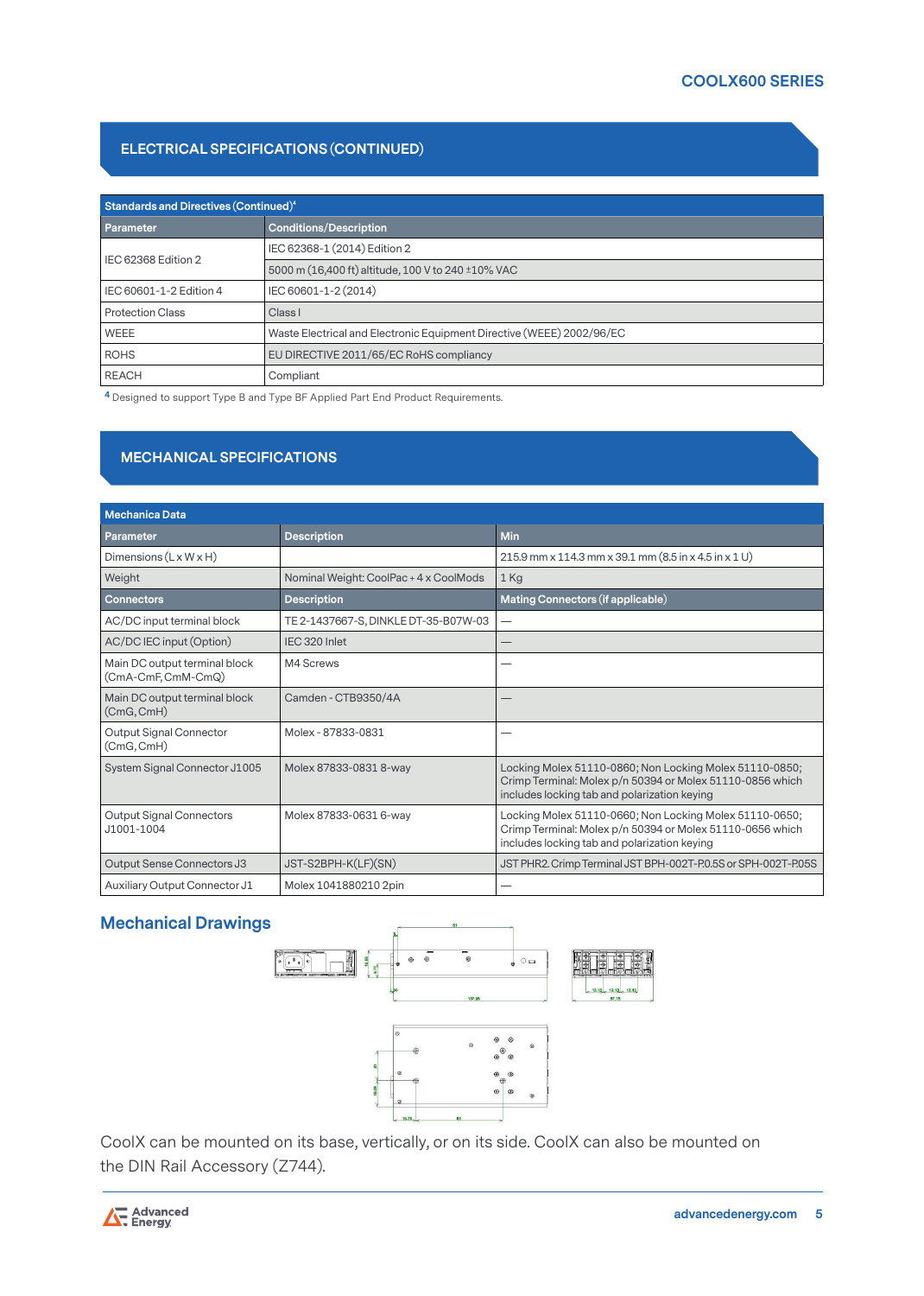## **COOLX600 SERIES**

**INTERFACE**



**<sup>5</sup>** Enhanced thermal performance with system fans and base plate cooling. Contact Advanced Energy for details.

# **Input Connectors**



Standard (Screw Terminal) Channel Coption 1 (IEC Terminal)

# **CoolPac Connectors**



|                    | J1001, J1002, J1003 & J1004 - Module         |                        |            |
|--------------------|----------------------------------------------|------------------------|------------|
|                    | A, B, C, D, E, M, N, P & Q Signal Connectors |                        |            |
| <b>J1001</b>       | J1002                                        | J1003                  | J1004      |
| 1 - COMMON         | 1-COMMON                                     | 1-COMMON               | 1 - COMMON |
| $2 - PG1$          | $2 - PG2$                                    | $2 - PG3$              | $2 - PG4$  |
| 3 - CONMON         | 3 - COMMON                                   | 3 - COMMON             | 3 - COMMON |
| $4 - EN1$          | $4 - EN2$                                    | $4 - ENS$              | $4 - EN4$  |
| $5 - \text{TRIM1}$ | S-ITRIM2                                     | $S - ITRIM3$           | S-ITRIMA   |
| 6-VTRM1            | 6-VTRIM2                                     | 6-VTRIM3               | 6-VTRM4    |
|                    |                                              |                        |            |
| 21<br>888          | ٠<br>899                                     | n <i>n</i><br>ñ<br>888 | 225        |







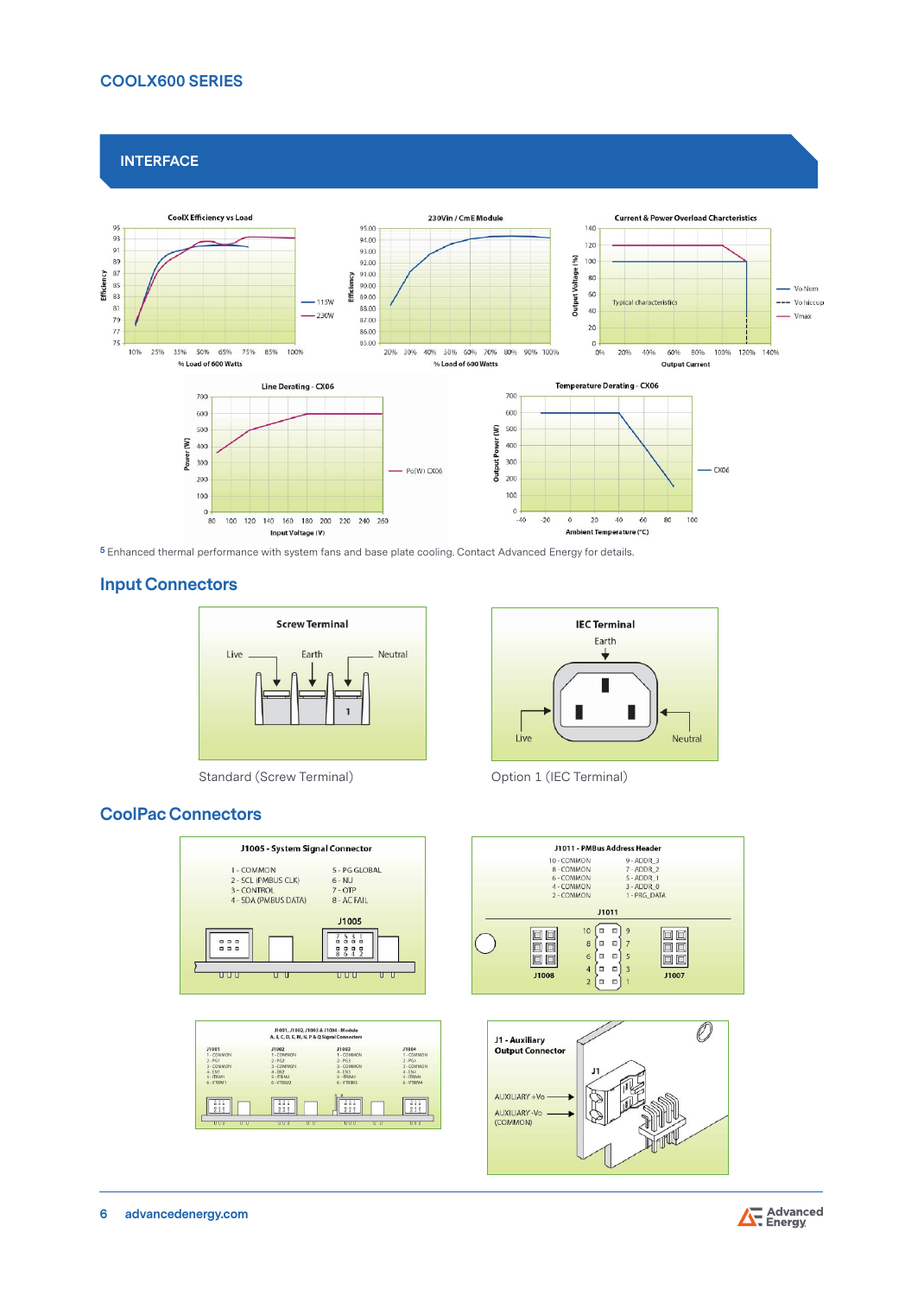# **INTERFACE (CONTINUED)**

# **CoolMod Connectors**



### **CONFIGURATION**